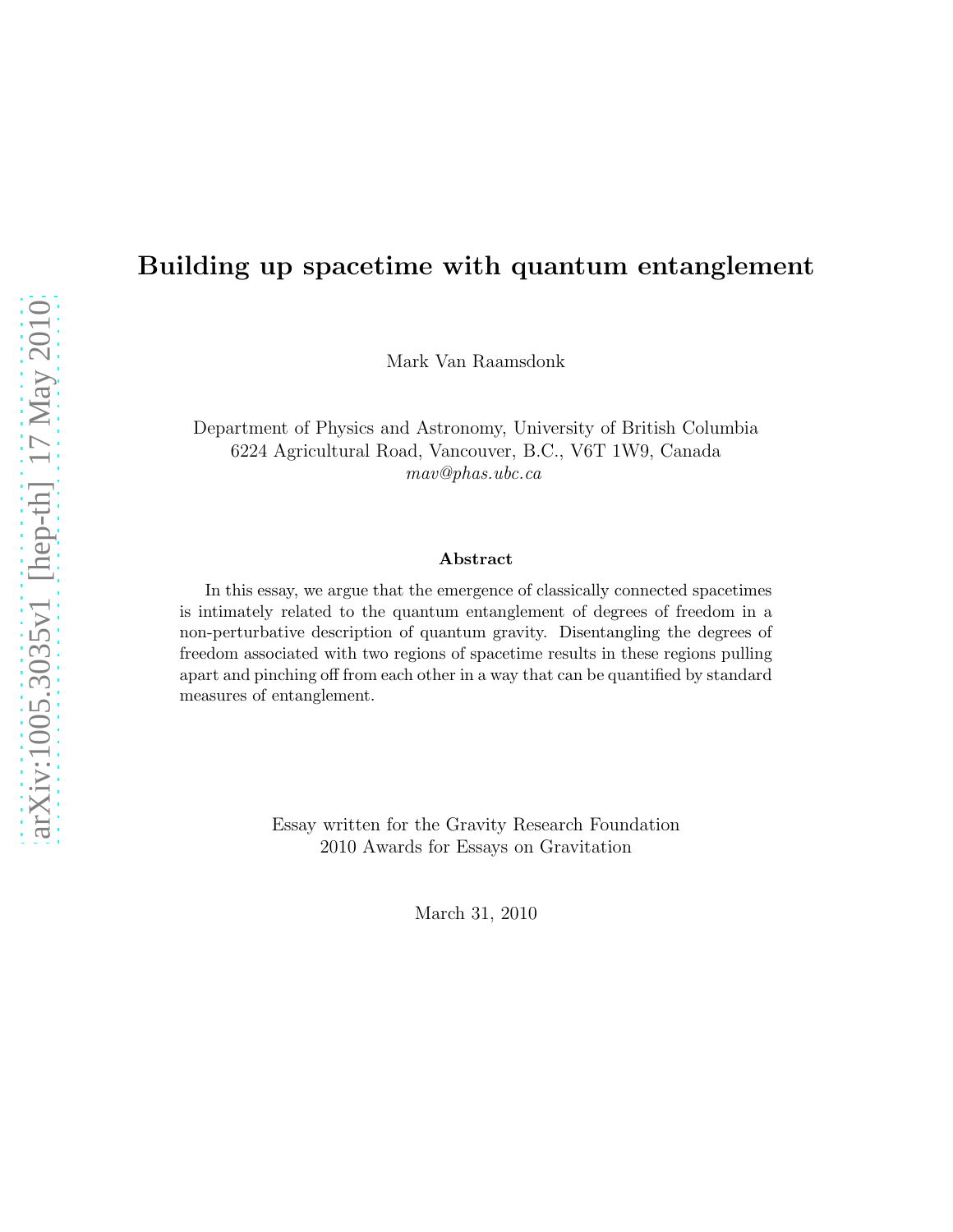#### Introduction

The gravity / gauge theory correspondence  $[1, 2, 3]$  $[1, 2, 3]$  $[1, 2, 3]$  in string theory represents exciting progress towards finding a general non-perturbative description of quantum gravity. It posits that certain quantum gravitational theories with fixed spacetime asymptotic behavior are exactly equivalent to ordinary quantum field theories. We can view this correspondence as providing a complete non-perturbative definition of the quantum gravity theory via a quantum field theory. However, despite a great deal of evidence for the validity of this correspondence, we do not have a deep understanding of why or how spacetime/gravity emerges from the degrees of freedom of the field theory.

In this essay, we will argue, based on widely accepted examples of gauge theory / gravity duality, that the emergence of spacetime in the gravity picture is intimately related to the quantum entanglement of degrees of freedom in the corresponding conventional quantum system. We will begin by showing that certain quantum superpositions of states corresponding to disconnected spacetimes give rise to states that are interpreted as classically connected spacetimes. More quantitatively, we will see in a simple example that decreasing the entanglement between two sets of degrees of freedom (e.g. by continuously varying the quantum state in the field theory description) effectively increases the proper distance between the corresponding spacetime regions, while decreasing the area separating the two regions.

#### Classical connectivity from quantum superposition

The most familiar example of gauge-theory / gravity duality involves an equivalence between conformal field theories (CFTs) and asymptotically anti-de Sitter (AdS) spacetimes. For specific CFTs, each state of the field theory on a sphere  $(\times$  time) corresponds to a spacetime in some specific theory of quantum gravity where the asymptotics of the spacetime are the same as global AdS spacetime.

Let us now consider a slightly more complicated example, where we build a larger quantum system by taking two (non-interacting) copies of our conformal field theory on  $S^d$ . As usual, the Hilbert space for this system will be the tensor product  $\mathcal{H} = \mathcal{H}_1 \otimes \mathcal{H}_2$ of the Hilbert spaces for the component systems.

In our new system, the simplest quantum states to consider are product states (i.e. states with no entanglement between the two subsystems)

$$
\ket{\Psi} = \ket{\Psi_1} \otimes \ket{\Psi_2}.
$$

It is easy to provide a gravity interpretation for such a state. Since the degrees of freedom of the two CFTs do not interact in any way, and since there is no entanglement between the degrees of freedom for this state, the interpretation must be that we have two completely separate physical systems. If  $|\Psi_1\rangle$  is dual to one asymptotically AdS spacetime and  $|\Psi_2\rangle$  is dual to some other spacetime, the product state is dual to the disconnected pair of spacetimes.

We next consider a state in which the two subsystems are entangled. If  $|E_i\rangle$  repre-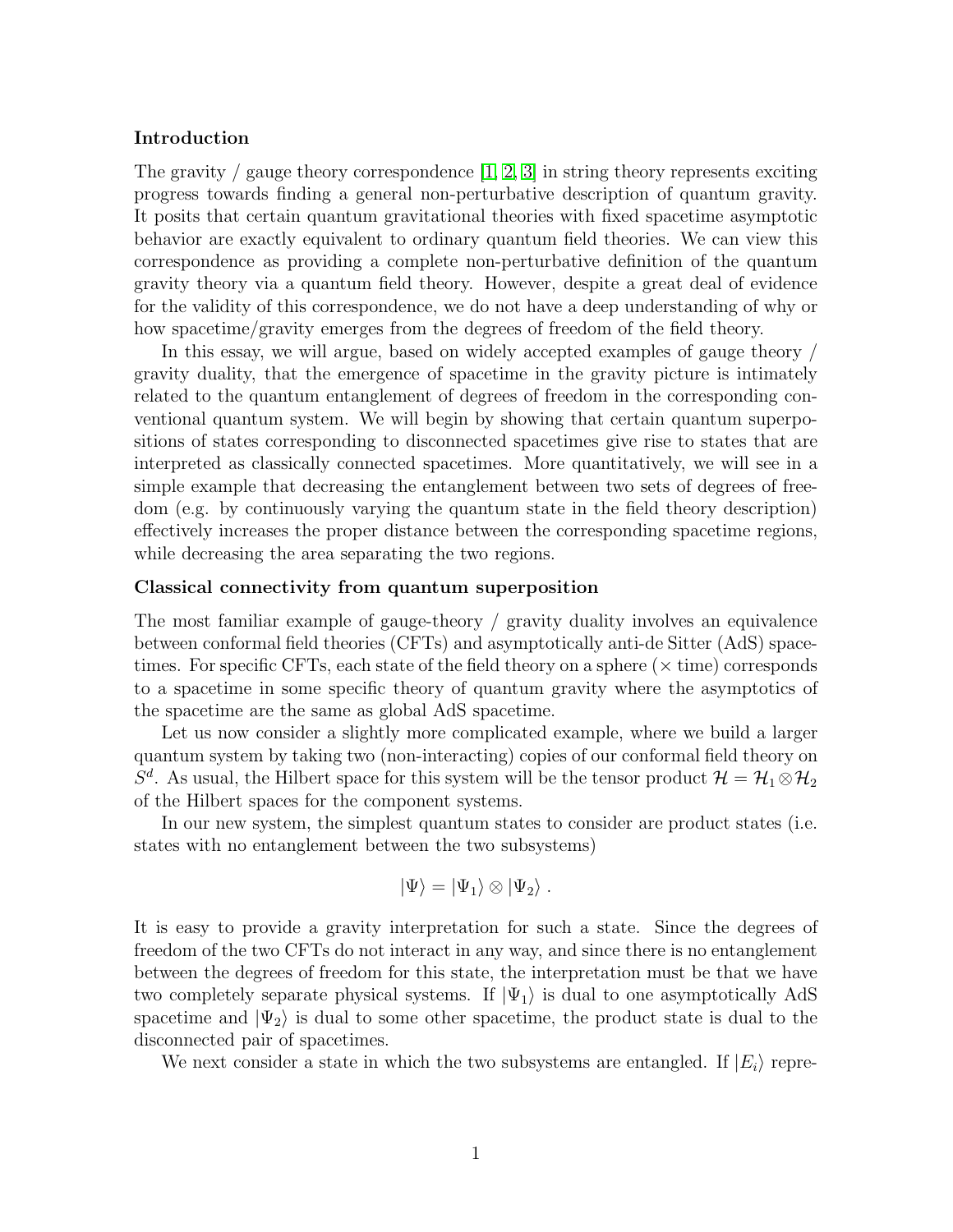

Figure 1: Gravity interpretations for the entangled state  $|\psi(\beta)\rangle$  in a quantum system defined by a pair of noninteracting CFTs on  $S<sup>d</sup>$  times time. The diagram on the right is the Penrose diagram for the maximally extended AdS-Schwarzschild black hole.

sents the *i*th energy eigenstate for a single CFT on  $S^d$ , let us define the state

<span id="page-2-0"></span>
$$
|\psi(\beta)\rangle = \sum_{i} e^{\frac{-\beta E_i}{2}} |E_i\rangle \otimes |E_i\rangle \tag{1}
$$

This state is a sum of product states  $|E_i\rangle \otimes |E_i\rangle$ . Since we just argued that each of these product states should be interpreted on the gravity side as a spacetime with two disconnected components, the literal interpretation of the state  $|\psi(\beta)\rangle$  is that it is a quantum superposition of disconnected spacetimes. However, it has been argued [\[4,](#page-6-3) [5,](#page-6-4) [6\]](#page-6-5) that precisely this state  $|\psi(\beta)\rangle$  corresponds to the (connected) eternal AdS black hole spacetime, whose Penrose diagram is sketched in figure 1.

The motivation for this statement is as follows. This is a spacetime with two equivalent asymptotically AdS regions, suggesting that the dual description should involve two copies of the CFT. An observer in either asymptotic region sees the Schwarzschild AdS black hole spacetime, which is understood [\[7\]](#page-6-6) to correspond to the thermal state of a conformal field theory. On the other hand, starting from the state [\(1\)](#page-2-0), and tracing over the degrees of freedom of one of the CFTs, we find that the density matrix for the remaining CFT is exactly the thermal density matrix:

$$
\mathrm{Tr}_2(|\psi\rangle\langle\psi|) = \sum_i e^{-\beta E_i} |E_i\rangle\langle E_i| = \rho_T.
$$

Furthermore, the presence of horizons in the black hole spacetime which forbid communication between the two asymptotic regions may be naturally associated with the absence of interactions between the two CFTs. Thus, the state  $|\psi(\beta)\rangle$  has properties which are completely consistent with its interpretation as the eternal AdS black hole.

If this identification is correct, we have a remarkable conclusion: the state  $|\psi(\beta)\rangle$ which clearly represents a quantum superposition of disconnected spacetimes may also be identified with a classically connected spacetime. In this example, classical connectivity arises by entangling the degrees of freedom in the two components. In the next section, we will try to test the idea that emergent spacetimes in gauge-theory /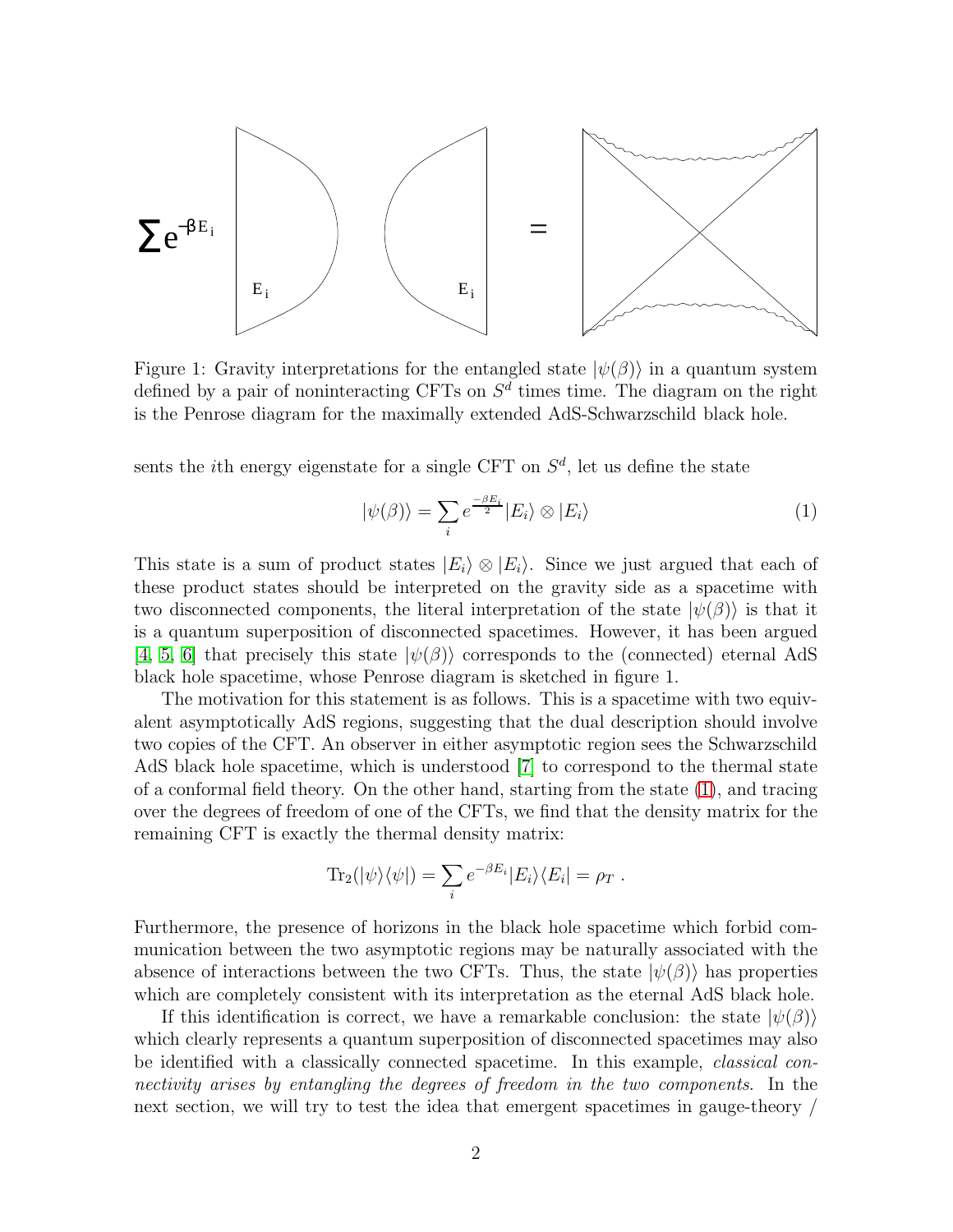

Figure 2: According to [\[9\]](#page-6-7), the entanglement entropy  $S(A)$  between regions A and B in the field theory is related to the area of the minimal surface  $A$  in the dual geometry such that the boundary of A coincides with the boundary of A:  $S(A) = \text{Area}(A)/(4G_N)$ . In the diagram, spatial geometry in the gravity picture is represented by the interior of the ball, while the geometry on which the field theory lives is identified with the boundary sphere.

gravity duality are built up by entangling degrees of freedom in the non-perturbative description.

#### A disentangling experiment

Let us return to the simpler case of a single CFT on  $S^d$ . We would like to do a thought experiment in which we start with the vacuum state of the field theory, dual to gravity on pure global AdS spacetime, and see what happens to the dual geometry when we gradually change the state to disentangle some of the degrees of freedom. To be specific, we divide the sphere into two parts (e.g. hemispheres) which we label  $A$  and  $B$ .

Since the CFT is a local quantum field theory, there are specific degrees of freedom associated with specific spatial regions, so we can decompose the Hilbert space  $\mathcal{H} =$  $\mathcal{H}_A \otimes \mathcal{H}_B$ . A simple quantitative measure of the entanglement between A and B is the entanglement entropy [\[8\]](#page-6-8), defined to be the von Neumann entropy

$$
S(A) = -\text{Tr}(\rho_A \log \rho_A)
$$

of the density matrix for the subsystem A,

$$
\rho_A = \text{Tr}_B(\vert\Psi\rangle\langle\Psi\vert) .
$$

This is typically a divergent quantity, but we can consider a field theory defined with a cutoff (e.g. on a lattice), such that the entanglement entropy is finite. Now, starting with the vacuum state, we can ask what happens to the dual spacetime when we vary the quantum state in such a way that the entanglement entropy  $S(A)$  decreases. Using the recent proposal of Ryu and Takayanagi [\[9\]](#page-6-7), we can make a very precise statement about what happens: the area of the minimal surface  $A$  in the dual spacetime which separates the spherical boundary into its two components  $A$  and  $B$  decreases, in direct proportionality to the decrease in entanglement entropy (see figure 2). Since the surface  $A$  is a dividing surface between two regions of the dual space, we see that as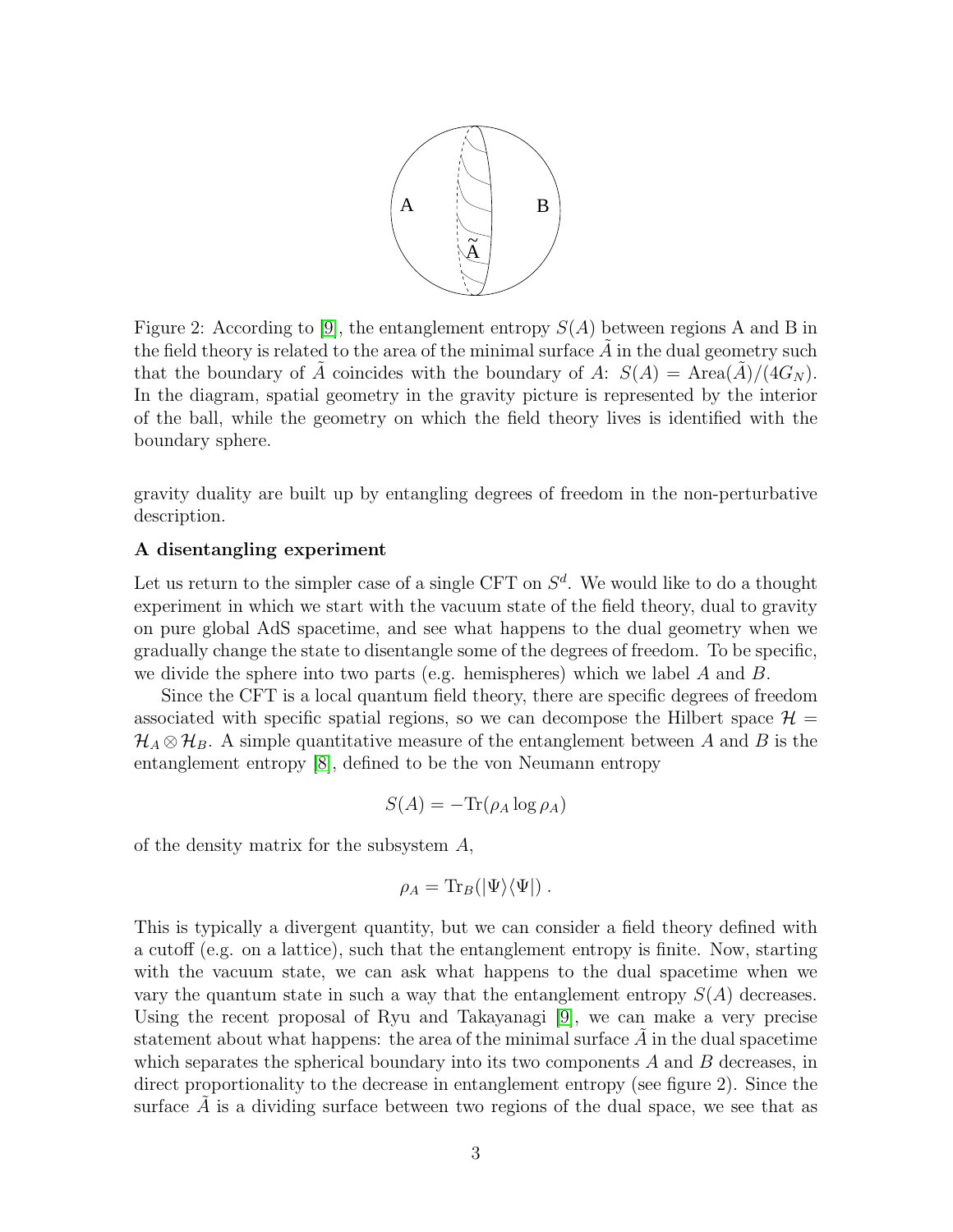

Figure 3: Length L of geodesic (dashed line) connecting boundary points in C and D must go to infinity if mutual information between C and D decreases to zero.

entanglement is decreased to zero, the two regions of space are pinching off from each other.[1](#page-4-0)

Another insight into the behavior of the dual geometry as we decrease entanglement comes from considering the *mutual information* [\[8\]](#page-6-8) between any two subsystems  $C \subset A$ and  $D \subset B$ , defined to be

$$
I(C, D) = S(C) + S(D) - S(C \cup D).
$$

It can be shown that  $I(C, D)$  is always non-negative, and zero if and only if the density matrix for  $C \cup D$  is the tensor product of the density matrices for C and D. As the entanglement between  $A$  and  $B$  decreases to zero, the mutual information between any two regions C and D goes to zero also.

From the geometrical point of view, we will now argue that this decrease in mutual information between  $C$  and  $D$  implies an increase the proper distance between the corresponding regions near the boundary of spacetime. First, we note that mutual information provides an upper bound on correlations in a system. It is straightforward to prove [\[10\]](#page-6-9) that for any operators  $\mathcal{O}_C$  and  $\mathcal{O}_D$ , acting only on the subsystems C and D, we have

<span id="page-4-2"></span>
$$
I(C, D) \ge \frac{(\langle \mathcal{O}_C \mathcal{O}_D \rangle - \langle \mathcal{O}_C \rangle \langle \mathcal{O}_D \rangle)^2}{2|\mathcal{O}_C|^2|\mathcal{O}_D|^2} \,. \tag{2}
$$

Thus, if we continuously vary a state such that the mutual information between C and D go to zero, then all correlations must decrease to zero also. In the context of AdS/CFT, certain two-point correlators of local operators (those dual to very massive particles in the dual spacetime) provide a direct measure of the proper distance through the spacetime between the boundary points at which the operators are inserted. Specifically, we have:

<span id="page-4-1"></span>
$$
\langle \mathcal{O}_C(x_C) \mathcal{O}_D(x_D) \rangle \sim e^{-mL} \tag{3}
$$

where m is the mass and L is the length of the shortest geodesic connecting  $x_C$  and  $x_D$  (again, we can work in a field theory with explicit cutoff so everything is finite).

<span id="page-4-0"></span><sup>&</sup>lt;sup>1</sup>Here and below, we should keep in mind that the spacetime will likely cease to have a completely geometrical description before the entanglement is strictly zero.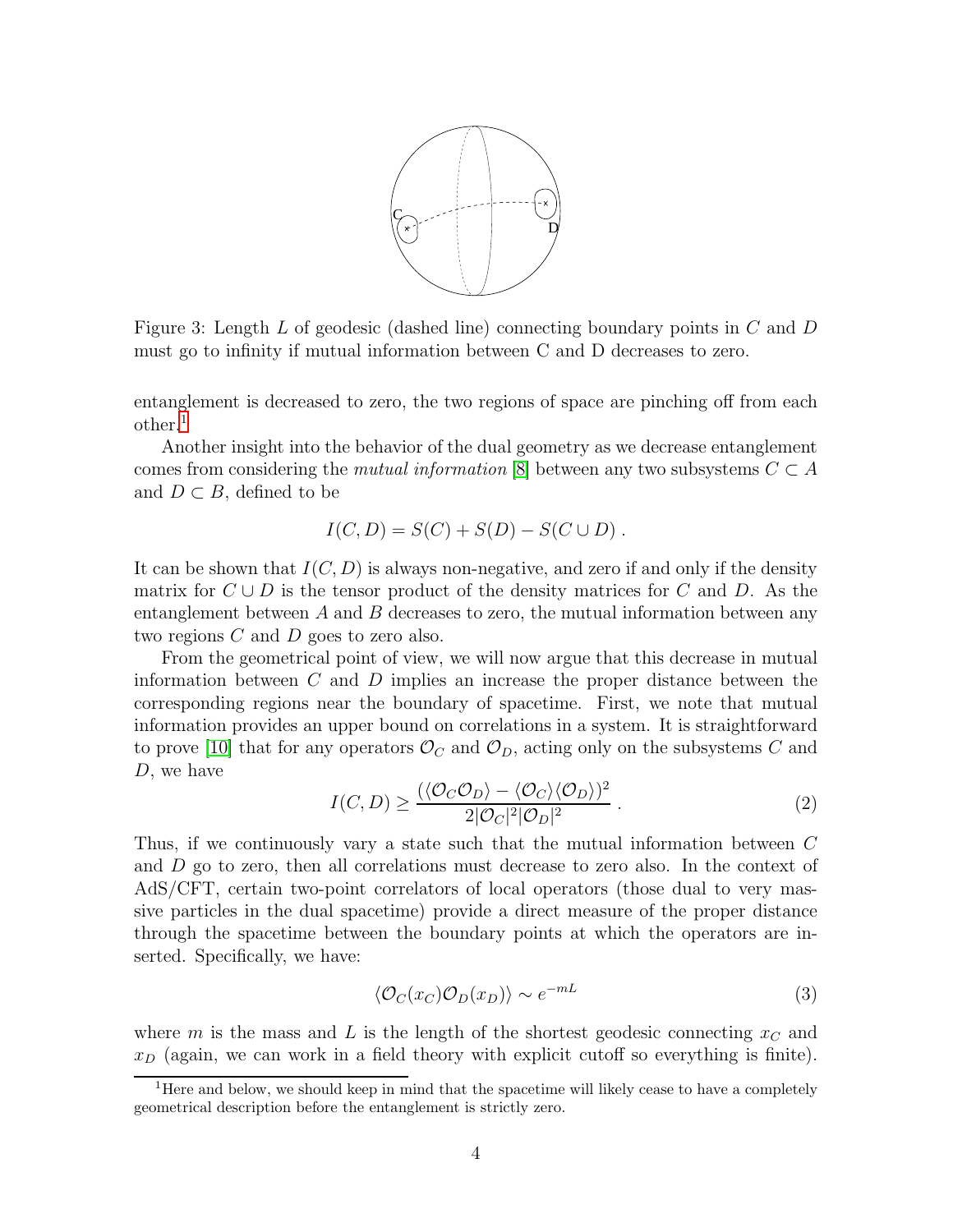

Figure 4: Effect on geometry of decreasing entanglement between holographic degrees of freedom corresponding to A and B: area separating corresponding spatial regions decreases while distance between points increases. The boundary geometry remains fixed (despite appearances in the diagram).



Figure 5: Spatial section of eternal black hole for two different temperatures (corresponding to a horizontal line through the middle of the Penrose diagram of figure 1). For low temperature (large  $\beta$ ), where entanglement between the two CFTs is smaller, the asymptotic regions are further apart and separated by a surface of smaller area.

Combining [\(3\)](#page-4-1) and [\(2\)](#page-4-2), we see that as the entanglement between degrees of freedom in region A and region B (and therefore the mutual information  $I(C, D)$ ) drops to zero, the length of the shortest bulk path between the points  $x_C$  and  $x_D$  must go to infinity (figure 3). Together with the result of the previous subsection, we obtain the following picture. As the entanglement between two sets of degrees of freedom in a nonperturbative description of quantum gravity drops to zero, the proper distance between the corresponding spacetime regions goes to infinity, while the area of the minimal surface separating the regions decreases to zero. Roughly speaking, the two regions of spacetime pull apart and pinch off from each other, as shown in figure 4. As seen in figure 5, these quantitative features can be seen explicitly in the example of the eternal AdS black hole, where we can decrease the entanglement between the two CFTs by increasing the inverse temperature parameter  $\beta$ .

#### Conclusions

We have seen that we can connect up spacetimes by entangling degrees of freedom and